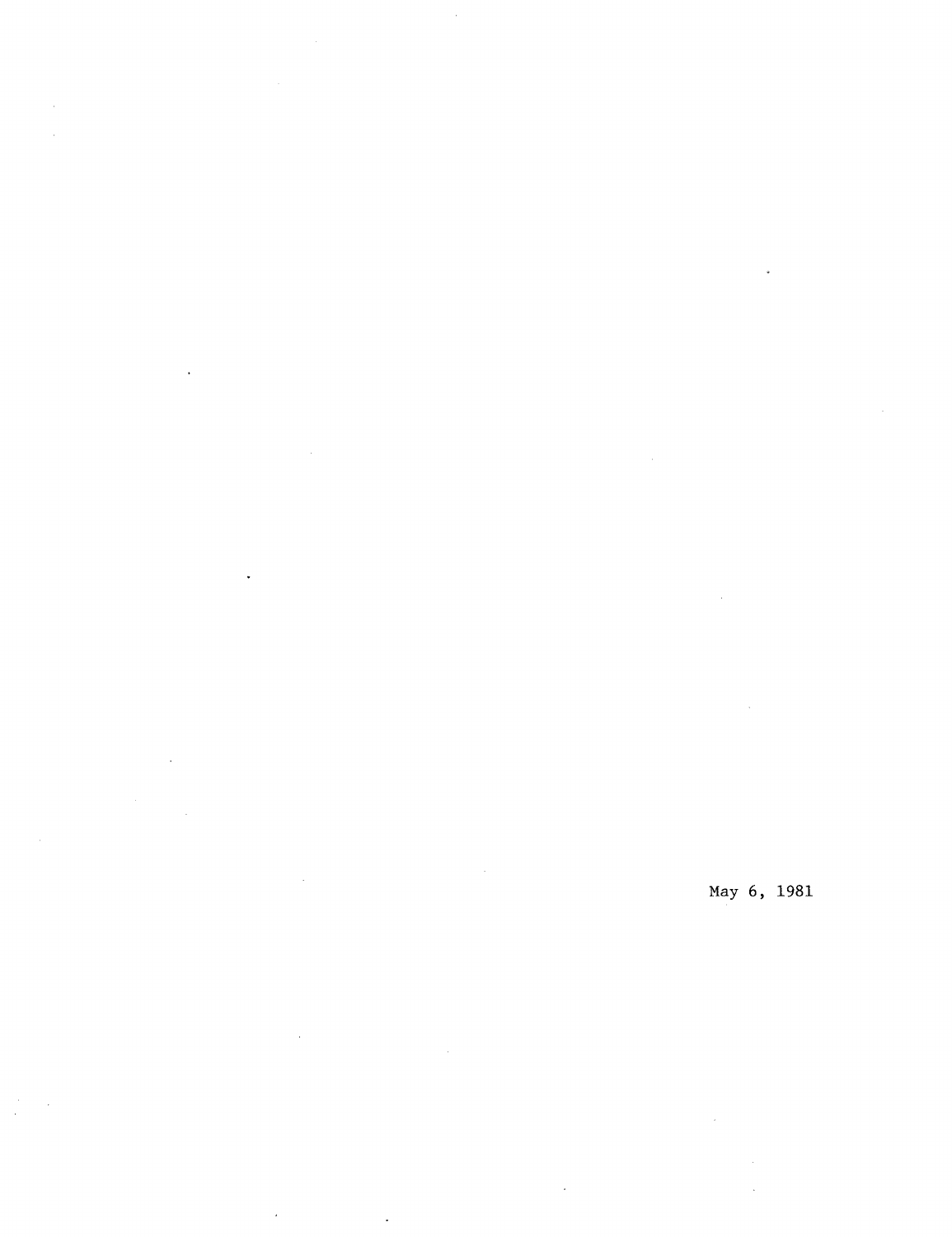The Minutes of the 65th Meeting of the Executive Committee of Science Faculty Council held on Wednesday, May 6th, 1981 at 3:40 p.m. in Room 250. Allen Building.

Members present: C.C. Bigelow, Chairman; Profs. P.R. Isaac, N.E. Losey, T.G. Berry, J. Charlton, W.D. Hoskins, D. Punter, J.M. Stewart, K.W. Stewart, R.G. Woods; Ms. S. Catt, Secretary.

*X'7* 

Regrets: H. Christianson

Visitors: D. Derenchuk, V. Taylor

- $1)$ The Minutes of the 64th meeting of February 26, 1981 were approved as circulated.
- $2)$ There were no matters arising from the above minutes.

3) Report of the Science Committee on Courses

> Computer Science 4-year Major Program  $a)$

Professor Losey presented the proposed program (attached to these minutes) and moved, seconded by Punter, that

"the proposed Computer Science 4-year Major Program

be approved as outlined".

After some discussion of credit hours and courses the vote was taken and the motion CARRIED.

b) B.Sc. Honours Co-op Option Regulations

Prof. Losey outlined the regulations proposed to accommodate work periods and time period for completion of degree; and moved seconded by Punter that:

"the proposed B.Sc. Honours Co-op Option Regulations be recommended to Faculty Council for approval".

Prof. Losey explained that the proposed regulations have already been considered by the Senate Committee on Curriculum & Course Changes,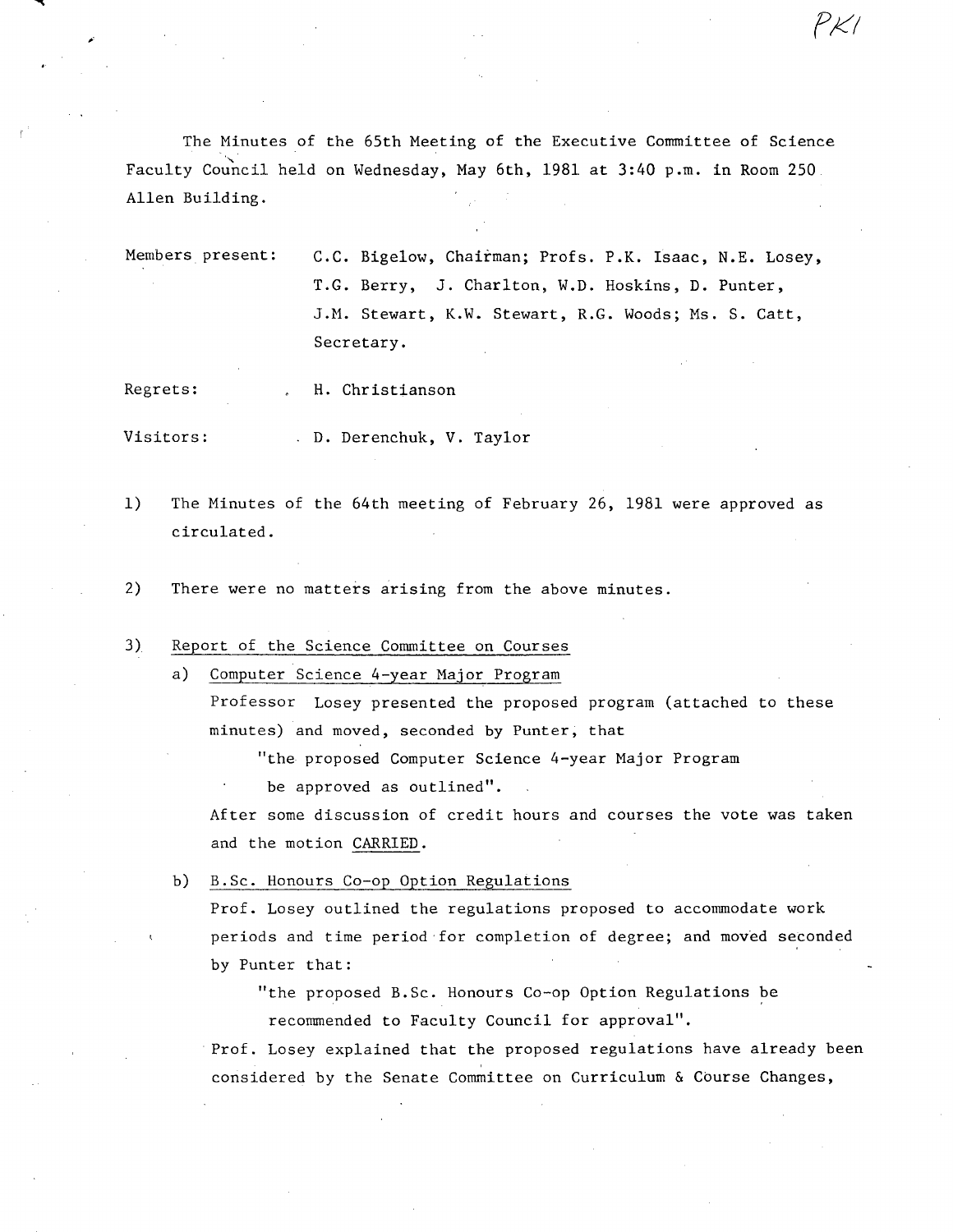and approved by it contingent upon approval by the Faculty Council of Science. There was discussion of aspects such as length of work periods, continuation in the program, choice and approval of employers, etc.

The vote was taken and the motion CARRIED.

## $c)$ Computer Science Co-op Option

**ra** 

Prof. Losey outlined the proposal, and moved, seconded by Punter that:

"The Computer Science Co-op Option be approved". As in the case of the B.Sc. Honours Co-op Option, this proposal has already been considered by the Senate Curriculum and Course Change Committee and approved contingent upon approval by the Faculty of Science.

Questions were raised regarding number of credit hours, possible course changes, period required to complete degree, credit for work terms, tuition fees for work terms, staffing, summer courses, reversion to another program; assessment, etc.

The vote was taken and the motion CARRIED.

Course Change: 74.339  $d)$ 

> The proposal is to delete 74.339 and introduce two half-courses to replace it. Prof. Losey moved seconded by Punter that "this change be approved".

Some discussion of prerequisites followed, the vote was taken and the motion CARRIED.

 $e$ ) Addition of 78.414 Food Problems to list of courses approved for Science Students The Food Science Department of the Faculty of Agriculture had made the proposal and Prof. Losey had discussions with Agriculture and Arts as to suitability of the course for credit in Science.

 $-2-$